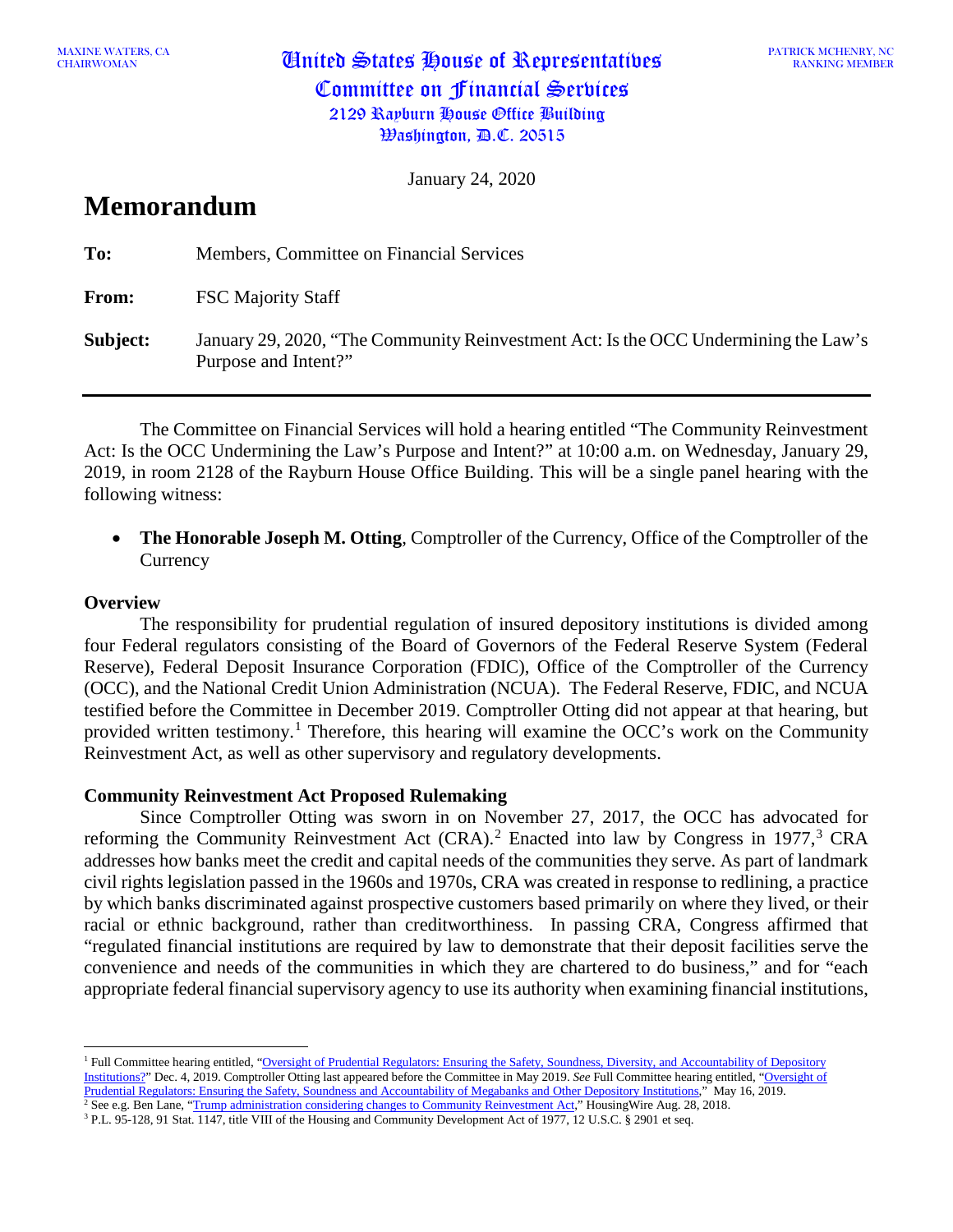to encourage such institutions to help meet the credit needs of the local communities in which they are chartered consistent with the safe and sound operation of such institutions."[4](#page-1-0)

Under the current CRA framework, the primary banking regulators – specifically the OCC, FDIC and Federal Reserve – conduct regular examinations to evaluate banks' activities to provide credit, services and make investments in low and moderate income (LMI) communities where the banks operate. CRA applies only to banks with federally insured deposits, and excludes bank affiliates, credit unions and nonbank financial companies.<sup>[5](#page-1-1)</sup> CRA examinations focus on LMI loans and investments by institutions in designated assessment areas.' Assessment areas are defined by banks, and must "consist of one or more [Metropolitan Statistical Areas] or metropolitan divisions or one or more contiguous political subdivisions, such as counties, cities or towns . . . [and] must include geographies in which the bank has its main office, branches and deposit-taking ATMs, as well as the surrounding geographies in which the bank has originated or purchased a substantial portion of its loans."<sup>[6](#page-1-2)</sup> Within assessment areas, CRA examinations evaluate banks' service to local LMI communities and issue grades for the tests in the following three principal categories: lending, investment, and service.[7](#page-1-3)

On August 28, 2018, the OCC issued an Advanced Notice of Proposed Rulemaking (ANPR), soliciting public comments on modernizing the CRA. $^8$  $^8$  The OCC's ANPR drew nearly 1,500 comments.<sup>[9](#page-1-5)</sup> Several key pillars of the ANPR drew significant resistance from a broad set of respondents, including most notably the consideration of a simple ratio approach to CRA evaluations, focused principally on total CRA activities against total bank assets. On December 12, 2019, the OCC and FDIC released a Notice of Proposed Rulemaking (NPRM) on CRA modernization.<sup>[10](#page-1-6)</sup> FDIC Board Member Martin Gruenberg voted against the proposal, describing it as "a deeply misconceived proposal that would fundamentally undermine and weaken the Community Reinvestment Act."<sup>[11](#page-1-7)</sup> It is notable that the Federal Reserve did not join this NPRM due to remaining concerns about certain elements of the proposed rulemaking.<sup>[12](#page-1-8)</sup> Key elements of the NPRM include:

1. **Qualifying activities:** The proposal expands the list of qualifying activities well beyond the current list.<sup>[13](#page-1-9)</sup> Qualifying activities would include small business loans (raising the threshold for qualifying small businesses from \$1 million to \$2 million), family farms with revenues up to \$10 million, "essential infrastructure" including stadiums and bridges, and others. The proposal also requires the regulator to maintain on their websites a list of examples of qualifying activities, which must be updated at least every three years, and opened for public comment. The proposal would establish a process for banks to submit proposed projects for approval as qualifying activities, requiring the agencies to provide a response within six months. Concerns have been raised that the proposal, and the accompanying list of sample projects, would increase CRA activity that may be contrary to the

 $\overline{a}$ 

<span id="page-1-0"></span><sup>4</sup> 12 U.S. Code § 2901 - Congressional findings and statement of purpose.

<span id="page-1-1"></span><sup>5</sup> Some stakeholders have suggested expanding CRA to cover these entities. For example, *see* Government Accountability Office, ["Community](https://www.gao.gov/products/GAO-18-244) 

<span id="page-1-2"></span>[Reinvestment Act: Options for Treasury to Consider to Encourage Services and Small-Dollar Loans When Reviewing Framework,](https://www.gao.gov/products/GAO-18-244)" (Feb. 14, 2018), 44-46. <sup>6</sup> Federal Reserve Bank of Dallas, ["A Banker's quick guide to CRA"](https://www.dallasfed.org/%7E/media/documents/cd/pubs/quickref.pdf) Sep. 1, 2005.

<span id="page-1-3"></span>**<sup>7</sup>** Darryl Getter, ["The Effectiveness of the Community Reinvestment Act,"](https://www.crs.gov/Reports/R43661) Congressional Research Service (CRS) (Feb. 28, 2019). *See also* Federal Reserve Bank of Saint Louis, ["What Qualifies as a CRA Investment?](https://www.stlouisfed.org/publications/central-banker/fall-1998/what-qualifies-as-a-cra-investment)"

<span id="page-1-4"></span><sup>&</sup>lt;sup>8</sup> OCC Bulletin 2018-24, Advance Notice of Proposed Rulemaking, ["Reforming the Community Reinvestment Act Regulatory Framework,](https://www.occ.gov/news-issuances/bulletins/2018/bulletin-2018-24.html)" (Aug. 28, 2018).

<span id="page-1-5"></span> $9$  Comment letters to OCC on CRA availabl[e here.](https://www.regulations.gov/docketBrowser?rpp=50&so=DESC&sb=postedDate&po=0&dct=PS&D=OCC-2018-0008)<br><sup>10</sup> OCC and FDIC Notice of Proposed Rulemaking, "Community Reinvestment Act Regulations," (Dec. 12, 2019).

<span id="page-1-7"></span><span id="page-1-6"></span><sup>&</sup>lt;sup>11</sup> FDIC, "Statement by Martin J. Gruenberg, Member, FDIC Board of Directors; Notice of Proposed Rulemaking: Community Reinvestment Act [Regulations,](https://www.fdic.gov/news/news/speeches/spdec1219d.html)" (Dec. 12, 2019).

<span id="page-1-8"></span><sup>&</sup>lt;sup>12</sup> According to one report, Fed officials objected to the proposal because it lacks analytical rigor. See Andrew Ackerman, "Bank Regulators Propose [Overhaul of Lending Rules for Poorer Communities,](https://www.wsj.com/articles/bank-regulators-propose-overhaul-of-lending-rules-for-poorer-communities-11576177437?mod=searchresults&page=1&pos=1)" Wall Street Journal (Dec. 12, 2019).

<span id="page-1-9"></span><sup>&</sup>lt;sup>13</sup> [OCC,](https://www.regulations.gov/docketBrowser?rpp=50&so=DESC&sb=postedDate&po=0&dct=PS&D=OCC-2018-0008) ["Community Reinvestment Act Fact Sheet,"](https://www.occ.gov/topics/consumers-and-communities/cra/cra-notice-of-proposed-rule-fact-sheet.pdf) (Dec. 12, 2019).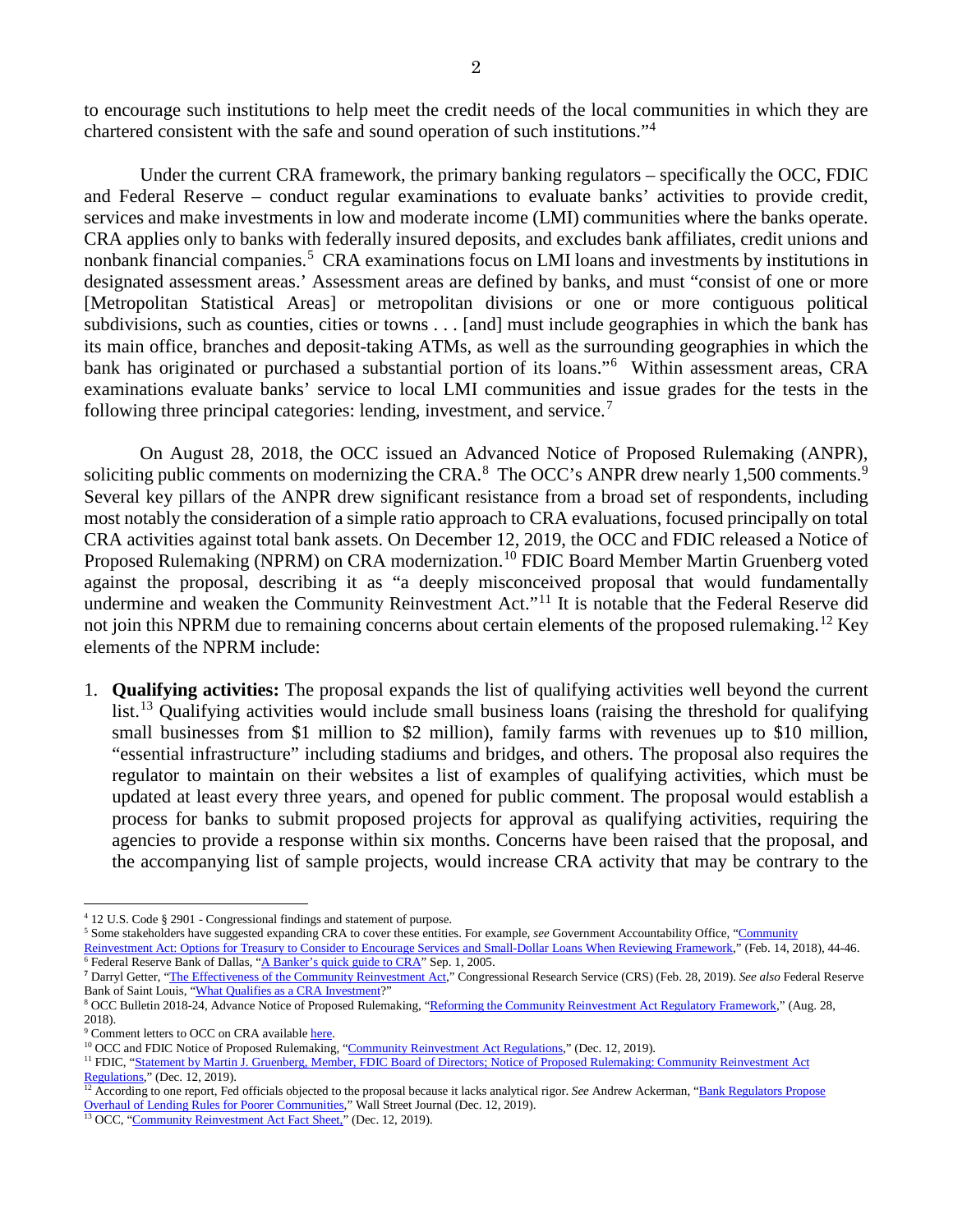law's purpose by allowing projects that show little or no demonstrable impact to low-income communities.[14](#page-2-0)

- 2. **Assessment areas:** Current CRA evaluations are focused on activity around a bank's branches and offices, which poses some challenges in assessing online deposit-taking and lending activity. The proposal puts forward two new types of assessment areas. Facility-Based Assessment Areas would include branches, offices, and other physical locations used for deposits mobilizations, as well as surrounding areas where a bank has originated or purchased qualifying retail loans. For banks that source 50% or more of domestic deposits outside Facility-Based Assessment Areas, the proposal establishes Deposit Based Assessment Areas would be geographies where the bank sources 5% or more of its domestic retail deposits. When calculating the overall dollar value of CRA activity, the proposal allows banks to include activities outside of the bank's assessment areas, raising additional concerns about decoupling the link to the original intent of CRA in redressing redlining. Furthermore, the proposal would expand assessment areas in a manner that relies on data that is not yet collected, raising concerns about its feasibility.<sup>[15](#page-2-1)</sup>
- 3. **Measuring CRA Performance:** Under the proposal, CRA evaluation and scoring relies on the sum of two metrics. The first is a ratio of total qualifying activities to retail domestic deposits, to which is added 0.01 times the ratio of bank branches in LMI census tracks, under-served areas, distressed areas, and Indian country to total branches. A bank's score will be as follows:
	- $11\%$  or higher = Outstanding
	- 6% to  $11\%$  = Satisfactory
	- 3% to  $6\%$  = Needs to Improve
	- Less than  $3\% =$  Substantial Noncompliance

The structure of the formula and calculation gives overwhelming weight to the ratio of qualifying loans to total domestic retail deposits, with a marginal contribution for branch location. This methodology, combined with the broad expansion of qualifying activities and areas, raises serious concerns about substantial dilution of CRA examination and requirements, and an effective break of the historical link between this CRA proposal and the law's origins in redressing redlining and systemic discrimination in banking and lending. It is worth noting that, to achieve an Outstanding or Satisfactory rating, a bank must also meet a minimum threshold of community development lending or investing, defined as 2% of the bank's domestic retail deposits. Here, there are also concerns, as activities that may qualify for community development lending or investments is broadened to include activities that may not have a direct link back to low-income communities.<sup>[16](#page-2-2)</sup> Under the proposal, the CRA exam will include a Retail Lending Distribution Test, which uses a Geographic Distribution Test and a Borrower Distribution Test to evaluate the distribution of loans over an Assessment Area. Concerns with this approach include the elimination of specific evaluation of mortgage lending in LMI areas, and the fact that these tests count for less in the overall CRA examination, as banks can fail in half their assessment areas and still pass.<sup>[17](#page-2-3)</sup>

- 4. **Small Community Banks and Specialized Banks**: Banks with assets under \$500 million will be able to opt-in to the new CRA frameworkf or continue to be examined under the current CRA framework. The proposal retains the current option for certain banks to develop a strategic plan, which would be subject to public comment, and require regulators to respond within six months of receipt of the
- <sup>14</sup> See Noah Buhayar and Jesse Hamilton, ["Financing for Sports Stadiums Could Count as Helping the Poor,"](https://www.bloomberg.com/news/articles/2019-12-16/banks-may-call-nfl-stadium-financing-aid-to-poor-in-rule-change) Bloomberg (Dec. 16, 2019).
- <span id="page-2-1"></span><span id="page-2-0"></span><sup>15</sup> For example, *see* NCRC, "<u>Initial NCRC Analysis Of The FDIC And OCC Notice Of Proposed Rulemaking Concerning The Community Reinvestment</u> [Act,"](https://ncrc.org/initial-ncrc-analysis-of-the-fdic-and-occ-notice-of-proposed-rulemaking-concerning-the-community-reinvestment-act/) (Dec. 18, 2019). *Also see* OCC, ["Community Reinvestment Act: Request for Public Input,](https://www.occ.gov/news-issuances/bulletins/2020/bulletin-2020-4.html)" (Jan. 10, 2020).  $\overline{^{16}$  *Id*.

<span id="page-2-3"></span><span id="page-2-2"></span><sup>17</sup> *See* FDIC, Statement by Martin J. Gruenberg, *supra* note 11.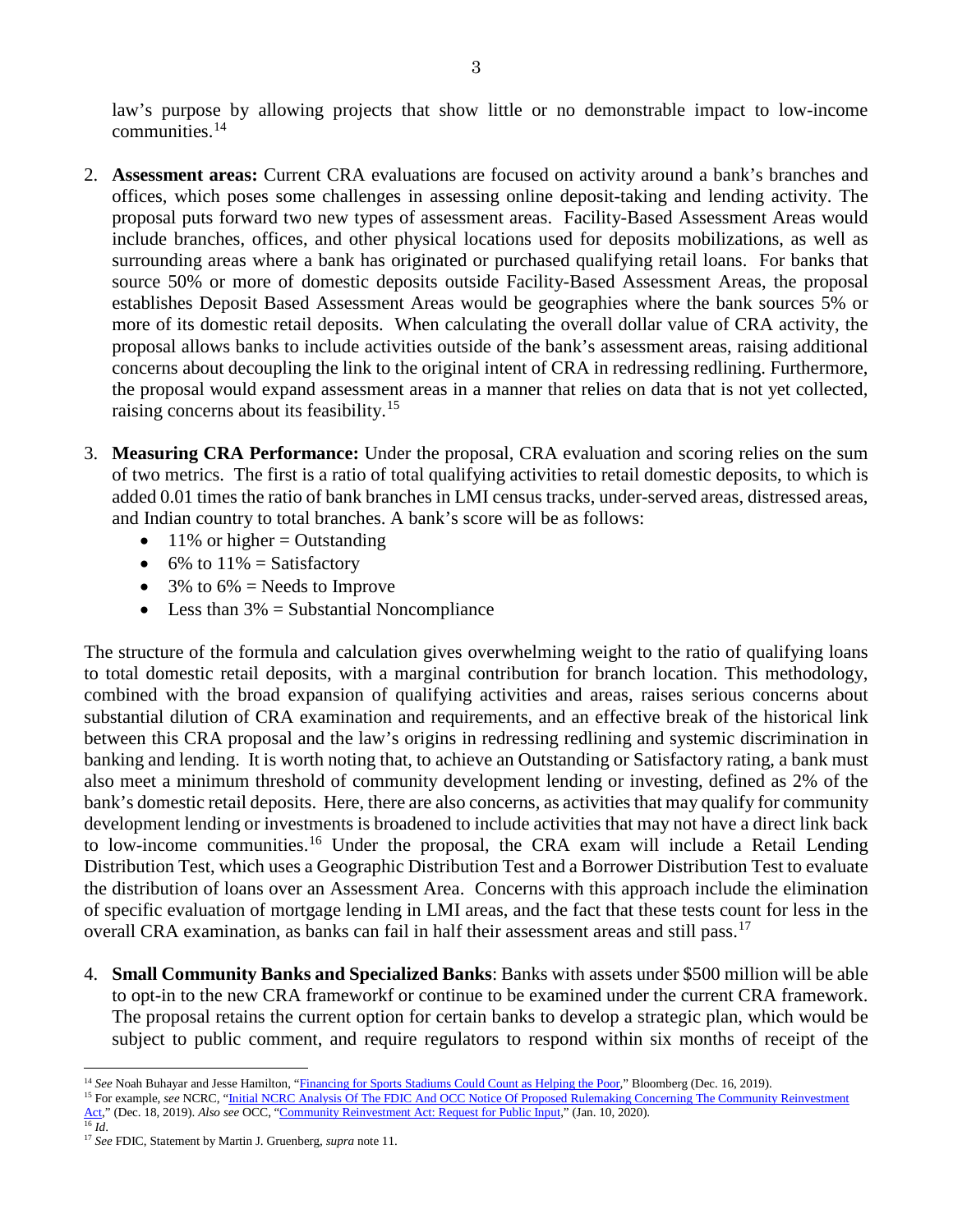strategic plan or request a 90-day extension. The proposal eliminates the current option for wholesale and limited purpose designations, which allows certain specialized banks to be evaluated solely on community development activities. All such banks would not have to conform with the updated CRA evaluation program.

#### **Recent Congressional Action on Community Reinvestment Act**

Due to significant concerns raised by community stakeholders with the OCC's process and proposal to reform the CRA, the Subcommittee on Consumer Protection and Financial Institutions convened a hearing earlier this month to review the matter. [18](#page-3-0) At the hearing, witnesses raised concerns about the rulemaking process, including the 60-day length of the public comment period.<sup>[19](#page-3-1)</sup> Some witnesses urged the OCC and FDIC to withdraw the proposal and to better consult with civil rights and community organizations that will be significantly impacted by the proposal.<sup>[20](#page-3-2)</sup> The Subcommittee held another hearing in April 2019 that found that redlining continues to be pervasive in many communities across the country.[21](#page-3-3) A witness at the hearing described a 2018 investigative report on the status of mortgage lending showed widespread discrimination in bank lending.<sup>[22](#page-3-4)</sup> After reviewing 31 million records of loan data, the report found that modern-day redlining persists in 61 metro areas across the country. Specifically, black mortgage applicants were turned away by banks at significantly higher rates than whites in 48 cities, Latinos in 25, Asians in nine and Native Americans in three. Yet over the past decade, bank regulators have consistently given approximately 98 percent of banks a passing CRA grade. $^{23}$  $^{23}$  $^{23}$ 

While some industry stakeholders have voiced support for the plan,  $^{24}$  $^{24}$  $^{24}$  there have been additional concerns raised by others, including the process being utilized. For example, Members of Congress, hundreds of stakeholders and even some industry stakeholders have requested that any significant CRA proposal provide the public with at least 120 days to analyze and comment on the proposal,  $^{25}$  $^{25}$  $^{25}$  and yet the NPRM gives the public only 60 days to comment. Moreover, some stakeholders have been critical of Comptroller Otting's bus tour on CRA modernization for not being open to the public, with select groups invited to attend.<sup>[26](#page-3-8)</sup> Concerns have also been raised that the OCC has taken unusual steps to silence opposition to its CRA reform efforts.<sup>[27](#page-3-9)</sup> Furthermore, given the lack of consensus between the Federal Reserve, OCC and FDIC, the result may lead to inconsistent regulatory treatment and regulatory arbitrage with banks choosing whichever framework they prefer.<sup>[28](#page-3-10)</sup> At a recent speech, Governor Brainard of the Federal Reserve underscored the importance of all three regulators working together, stating, "Major updates to the CRA regulations happen once every few decades. So, it is much more important to get

<span id="page-3-2"></span>together. Neither the 60-day timeframe nor the information provided in the notice of proposed rulemaking offer a meaningful opportunity to comment.") <sup>20</sup> For example, see ["Why Latinos Will Lose Under the OCC and FDIC's Proposal to Modernize the Community Reinvestment Act,"](https://financialservices.house.gov/uploadedfiles/hhrg-116-ba15-wstate-rodrigueze-20200114-u1.pdf) Jan. 14, 2020 (""In

<sup>23</sup> See [The Effectiveness of the Community Reinvestment Act,](https://crsreports.congress.gov/product/pdf/R/R43661) CRS, (Feb 28, 2019).

 $\overline{a}$ 

<span id="page-3-0"></span><sup>&</sup>lt;sup>18</sup> Hearing entitled, ["The Community Reinvestment Act: Reviewing Who Wins and Who Loses with Comptroller Otting's Proposal,](https://financialservices.house.gov/calendar/eventsingle.aspx?EventID=406025)" Jan. 14, 2020

<span id="page-3-1"></span><sup>&</sup>lt;sup>19</sup> For example, see ["Testimony of Gerron S. Levi Director, Policy and Government Affairs National Community Reinvestment Coalition,"](https://financialservices.house.gov/uploadedfiles/hhrg-116-ba15-wstate-levig-20200114.pdf) Jan. 14, 2020 ("The 240-page proposal is dense, complex and has many interlocking pieces – in terms of how all the new benchmarks, thresholds and definitions fit

proposing a new, revised NPRM, we urge all three prudential regulators—together—to further consult with civil rights, economic justice, and community organizations about how best to modernize the regulations under this important law to serve all communities—especially those it was designed to protect.") <sup>21</sup> Subcommittee on Consumer Protection and Financial Institutions hearing entitled, "The Community Reinvestment Act: Assessing the Law's Impact on [Discrimination and Redlining,](https://financialservices.house.gov/calendar/eventsingle.aspx?EventID=402505)" (Apr. 9, 2019).

<span id="page-3-4"></span><span id="page-3-3"></span><sup>&</sup>lt;sup>22</sup> [Aaron Glantz](https://www.revealnews.org/author/aaronglantz) and [Emmanuel Martinez,](https://www.revealnews.org/author/emmanuelmartinez) [Kept Out: For People of Color, Banks Are Shutting the Door to Homeownership,](https://www.revealnews.org/article/for-people-of-color-banks-are-shutting-the-door-to-homeownership) Reveal from the Center for Investigative Reporting (Feb 18, 2018).

<span id="page-3-6"></span><span id="page-3-5"></span><sup>&</sup>lt;sup>24</sup> See Brendan Pedersen, ["Regulators' powerful incentive to fast-track CRA reform,"](https://www.americanbanker.com/news/regulators-powerful-incentive-to-fast-track-cra-reform) American Banker (Jan. 6, 2020).

<span id="page-3-7"></span><sup>&</sup>lt;sup>25</sup> See FSC, ["Waters, Brown, and Meeks Lead House and Senate Committee Democrats in Letter to Regulators on Proposed CRA Changes,"](https://financialservices.house.gov/news/documentsingle.aspx?DocumentID=404958) (Dec. 13, 2019), NCRC, "More Than 500 Community Organizations Urge FDIC To Not Join Flawed Notice Of Proposed Rulemaking For Community Reinvestment [Act,"](https://ncrc.org/more-than-500-community-organizations-urge-fdic-to-not-join-flawed-notice-of-proposed-rulemaking-for-community-reinvestment-act/)(Dec. 11, 2019), and [https://www.regulations.gov/document?D=OCC-2018-0008-1578,](https://www.regulations.gov/document?D=OCC-2018-0008-1578) Jan. 15, 2020.

<span id="page-3-8"></span><sup>&</sup>lt;sup>26</sup> See ["CRC Responds To OCC Visit To Southern California To Discuss CRA Reforms,"](http://calreinvest.org/about/occ-otting-letter/) California Reinvestment Coalition.

<span id="page-3-9"></span><sup>&</sup>lt;sup>27</sup> See ["Coalition Of Community Orgs Seeks Records On Trump Administration's Attempt](http://calreinvest.org/press-release/coalition-of-community-orgs-seeks-records-on-trump-administrations-attempt-to-silence-opposition-to-gutting-anti-redlining-rules/) To Silence Opposition To Gutting Anti-Redlining Rules," California Reinvestment Coalition.

<span id="page-3-10"></span><sup>&</sup>lt;sup>28</sup> See Brendan Pederson, ["What's the Fed's next move on CRA reform?](https://www.americanbanker.com/news/whats-the-feds-next-move-on-cra-reform)" American Banker (Jan. 3, 2020).